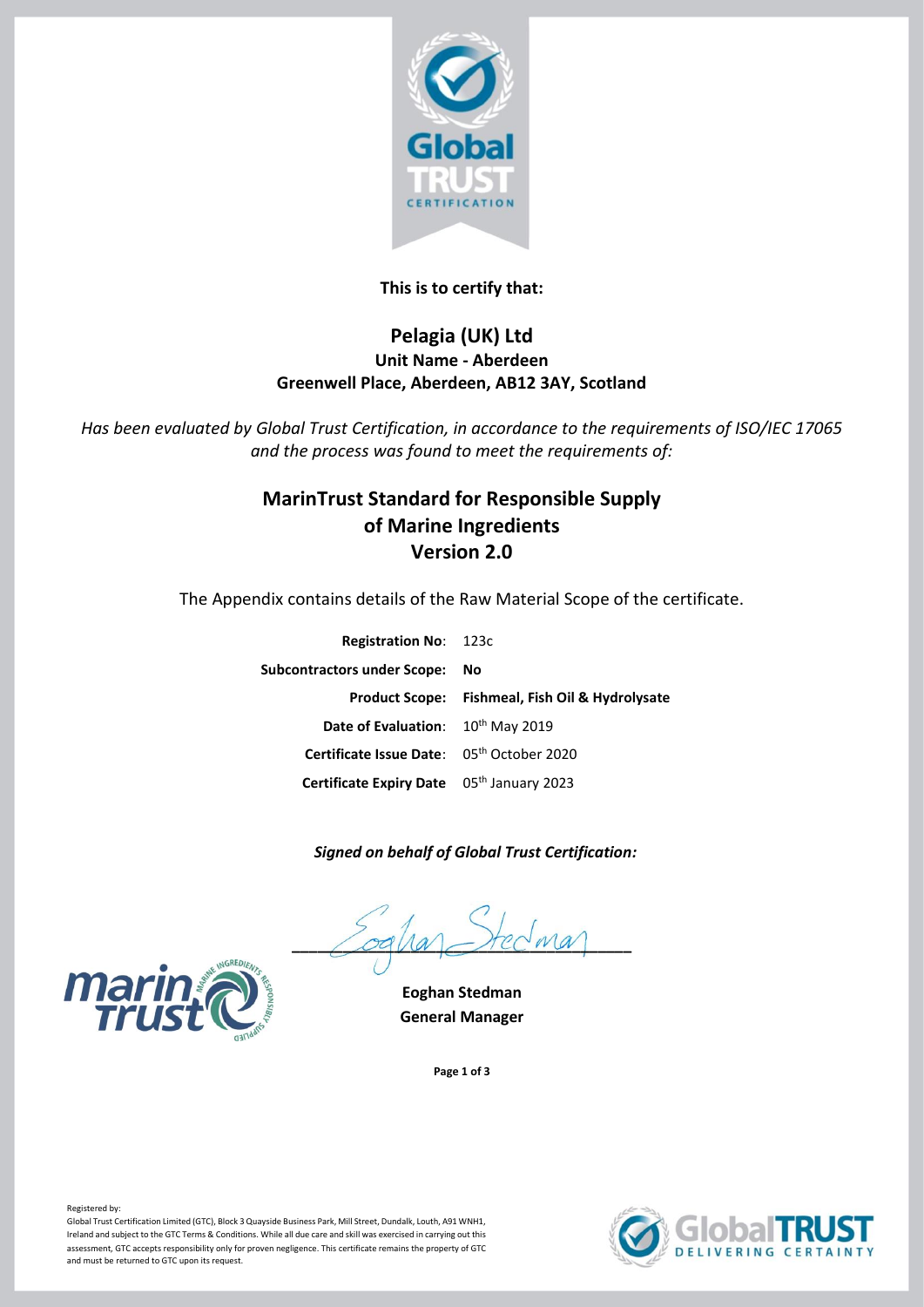

### **APPENDIX 1**

# **Registration No: 123c Issue Date: 21<sup>st</sup> June 2021**

| <b>Fishery Scope</b>                             | Location                                                                                                                                        |
|--------------------------------------------------|-------------------------------------------------------------------------------------------------------------------------------------------------|
| Not Applicable                                   | Not Applicable                                                                                                                                  |
| <b>Fishery By-Product Scope</b>                  | Location                                                                                                                                        |
| Blue whiting (Micromesistius poutassou)          | ICES Subareas 1-9, 12 and 14 - combined stock (Northeast<br>Atlantic)                                                                           |
| Coley/Saithe (Pollachius virens)                 | ICES Subareas 4 and 6, and Division 3a (North Sea, Rockall and<br>West of Scotland, Skagerrak and Kattegat)                                     |
| Greenland Halibut (Reinhardtius hippoglossoides) | ICES Subareas 5,6,12 and 14 (Iceland and Faroes grounds, West of<br>Scotland, North of Azores, East of Greenland)                               |
| Haddock (Melanogrammus aeglefinus)               | ICES Subarea 4, Division 6a, and Subdivision 20 (North Sea, West<br>of Scotland, Skagerrak)                                                     |
| Haddock (Melanogrammus aeglefinus)               | ICES Division 7a (Irish Sea)                                                                                                                    |
| Haddock (Melanogrammus aeglefinus)               | ICES Divisions 7b-k (Southern Celtic Seas and English Channel)                                                                                  |
| Hake (Merluccius merluccius)                     | ICES Subareas 4, 6, and 7, Divisions 3.a, 8.a-b, and 8.d, Northern<br>stock (Greater North Sea, Celtic Seas, and the northern Bay of<br>Biscay) |
| Herring (Clupea harengus)                        | ICES Subarea 4, Divisions 3.a and 7.d, autumn spawners (North<br>Sea, Skagerrak and Kattegat, eastern English Channel)                          |
| Herring (Clupea harengus)                        | ICES Divisions 6.a and 7.b-c West of Scotland, West of Ireland                                                                                  |
| Herring (Clupea harengus)                        | ICES Division 7a Irish Sea                                                                                                                      |
| Lemon Sole (Microstomus kitt)                    | ICES Subarea 4 and Divisions 3.a and 7.d (North Sea, Skagerrak<br>and Kattegat, eastern English Channel)                                        |
| Mackerel (Scomber scombrus)                      | ICES Subareas 1-8 and 14, and in Division 9.a (Northeast Atlantic<br>and adjacent waters)                                                       |
| Megrim (Lepidorhombus whiffiagonis)              | ICES Divisions 4a and 6a (North Sea, West of Scotland)                                                                                          |
| Anglerfish (Lophius budegassa/piscatorius)       | ICES Subareas 4 and 6 and in Division 3.a (North Sea, Rockall and<br>West of Scotland, Skagerrak and Kattegat)                                  |